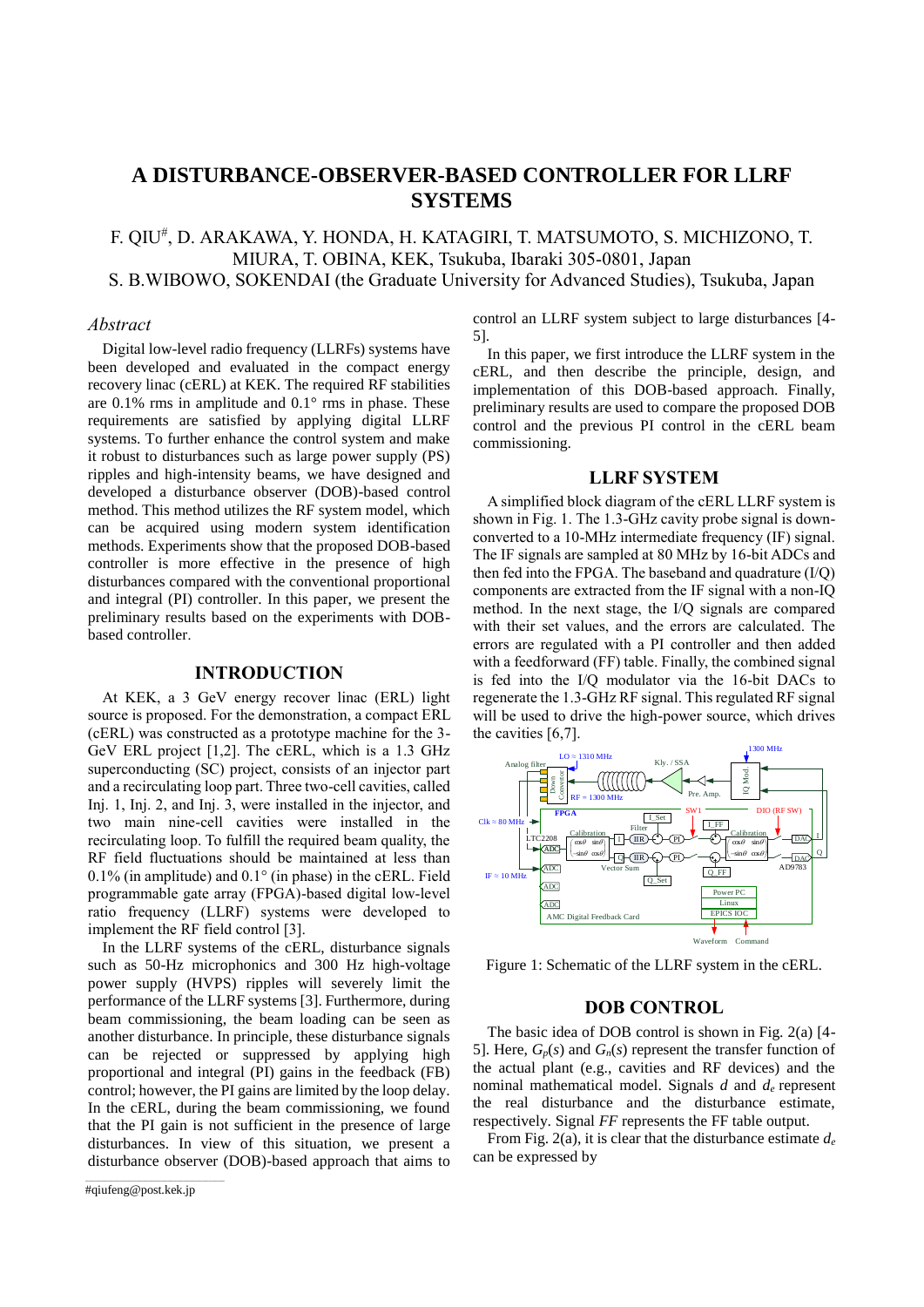

Figure 2: Evolution of DOB control. From left to right: (a) the basic structure of DOB control, (b) DOB control with *Q* filter, (c) DOB control with *Q* filter and delay compensation unit.

$$
d_e = (\varepsilon + d)G_p(s)G_n^{-1}(s) - \varepsilon.
$$
 (1)

If the the inverse nominal model  $G_n^{-1}(s)$  (which can be acquired by applying system identification [6,7]) is sufficiently accurate, the signal  $d_e$  is a good estimate of the disturbance signal *d*; i.e., the disturbance signal can be observed and then reproduced if we know the system models very well. Therefore, after removing the signal *d<sup>e</sup>* from the FF table (see Fig. 1), the disturbances are compensated.

In practice, a *Q* filter is usually required as shown in Fig. 2(b). The main function of the *Q* filter is to make the combined transfer function  $Q(s)G_n^{-1}(s)$  a casual system that is physically realizable (the  $G_n^{-1}(s)$  is usually anti-casual in practice). The selection of the *Q* filter is one of the key issues in the DOB controller design. References [4-5] describe good *Q* filter candidates. In the cERL LLRF system, our selection is a second-order filter as given in

$$
Q(s) = \frac{1}{(\tau s + 1)^2}.
$$
 (2)

 The time delay is another issue that needs to be considered. Suppose parameter  $T<sub>n</sub>$  is an estimate of the actual time delay  $T_d$ , then as shown in Fig. 2(c), an extra delay model is added in the DOB controller to compensate for the time delay of the system. From Fig. 2(c), it is clear

that we can update the disturbance estimate 
$$
d_e
$$
 as  
\n
$$
d_e = (\varepsilon + d)G_p(s)e^{-sT_d}G_n^{-1}(s)Q(s) - \varepsilon Q(s)e^{-sT_n}.
$$
 (3)

Therefore, on the basis of (3), if the system model is sufficiently accurate, and the filter  $O(s)$  outputs 0 dB in the frequency band of interest, which covers the classic disturbance frequencies (e.g., DC to 1 kHz), the signal *d<sup>e</sup>* is a good representation of the actual disturbance *d*.

### **ANALYTICAL STUDY**

The integration of the DOB controller and the previous PI feedback system is shown in Fig. 3. The DOB-based controller is indicated by the red block. The switch SW2 in the figure control the enable/disable operation of the DOB controller.



Figure 3: Integration of DOB control and PI control. The presented DOB controller is indicated by the red block.

The closed-loop Bode plots with and without DOB control are shown in Fig. 4. Here, we select the two most critical transfer functions in the system to analyze, which are the disturbance *d* and the noise *n,* to the cavity pick-up *y* ( $d \rightarrow y$  and  $n \rightarrow y$ ). The location of each signal is given in Fig. 3. The *Q* filter in the DOB controller is specified according to (2), with a 5-kHz cutoff bandwidth.

Figure 4(a) indicates that the proposed DOB control shows great superiority in disturbance rejection compared with the PI control, especially for the frequency range from DC to 10 kHz. This is also the most attractive advantage of the DOB control. Figure 4(b) shows that there is no obvious difference in noise suppression for these two approaches.



Figure 4: Closed-loop system response comparison of PI control and "PI+DOB" control. From left to right: (a) Disturbance to cavity pick-up  $(d \rightarrow y)$ ; (b) Noise to cavity pick-up  $(n\rightarrow y)$ .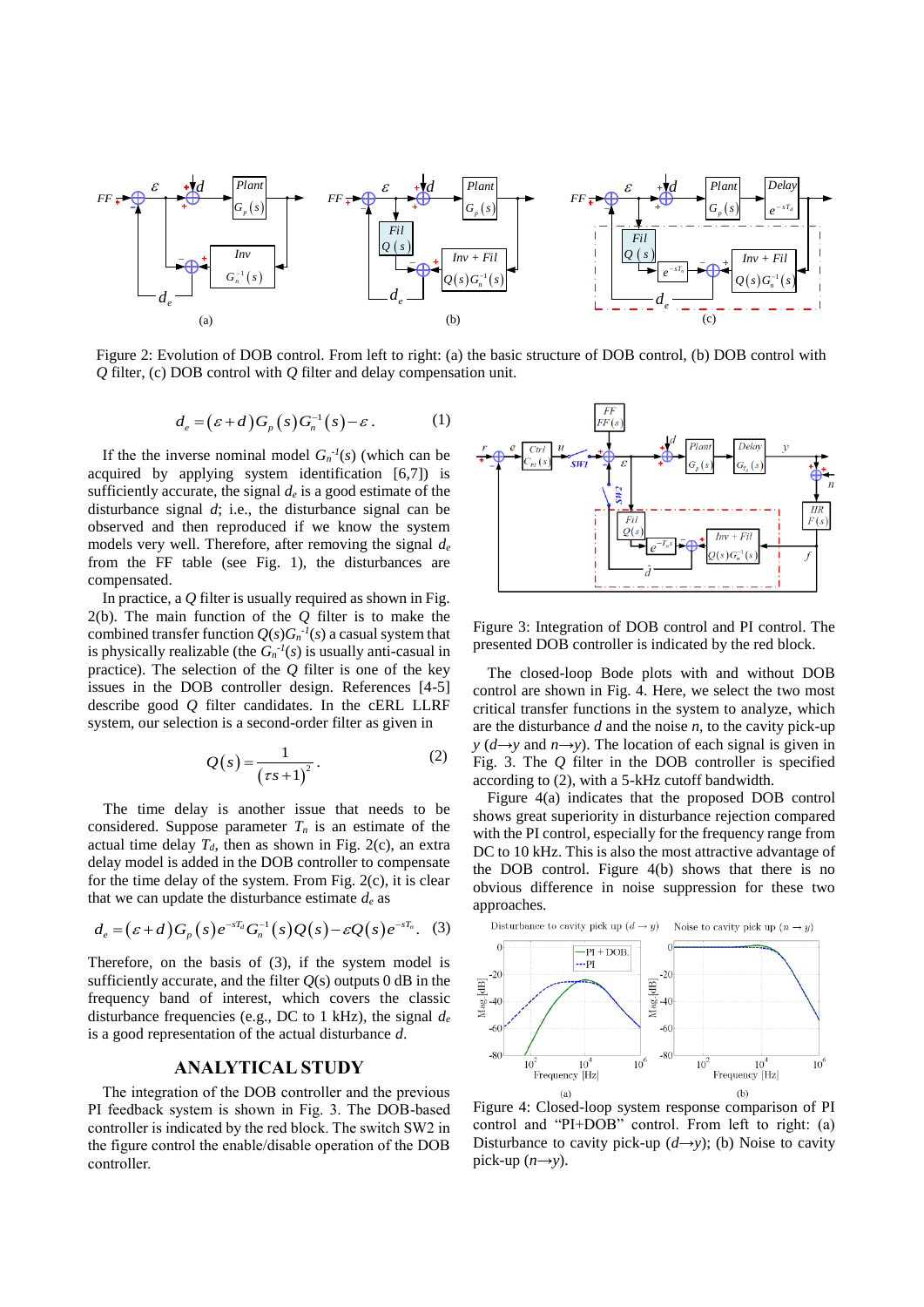# **EXPERIMENT ON CERL BEAM COMMSIIIONING**

We have developed this DOB-based controller in an FPGA and demonstrated it in the digital LLRF system of the injector. The main parameters of the RF system and cavities are listed in Table 1. In the HVPS of the 300 kW klystron, which drives Inj. 2 and Inj. 3, the 300 Hz component is one of the main disturbances. On the other hand, in the presence of the high-intensity beam current under burst mode operation, beam loading is another important disturbance. We will present each of these two cases separately.

Table 1: LLRF and Cavity Parameters of the Injector

| Cavity                             | Inj. 1            | Inj.2               | Inj.3               |
|------------------------------------|-------------------|---------------------|---------------------|
| Cavity<br>volt. $(V_c)$            | $0.7$ MV          | $0.65$ MV           | $0.65$ MV           |
| <b>Beam</b><br>phase $(\varphi_b)$ | $0^{\circ}$       | $0^{\circ}$         | $0^{\circ}$         |
| Ctrl<br>method                     | Individual        | Vector-sum control  |                     |
| Power<br>source                    | 20 kW kly.        | 300 kW kly.         |                     |
| Loaded O<br>$(Q_L)$                | $1.2 \times 10^6$ | $5.7 \times 10^{5}$ | $4.8 \times 10^{5}$ |

# *HVPS Ripple Rejection*

Figure 5 compares the PI control (blue) and the PI+DOB control (red) for the LLRF systems on Inj. 2 and Inj. 3. It should be mentioned that the PI gains, which are optimized with a gain-scanning experiment [7], are identical in both the control approaches. The second-order IIR filter, which is the discrete form of (2), with 5 kHz bandwidth, is selected as the *Q* filter. Fast Fourier transform (FFT) results demonstrate that the 300-Hz HVPS ripples are clearly rejected after applying the DOB control. The amplitude and phase stability improve from 0.03% and 0.029° to 0.026% and 0.018°, respectively.



Figure 5: FB control (blue) vs. FB+DOB control (red). RF field performance in amplitude and phase is plotted as well as their FFT analysis. From top to bottom: (a) waveform, (b) FFT.

## *Beam-loading Compensation*

During the cERL beam commissioning, a 1 mA beam current is operated for approximately 1 ms in burst mode. The beam loading here can be considered as a disturbance. The PI control is not sufficient to compensate for the beamloading effect in the beam commissioning; therefore, we apply the proposed DOB control to compensate for the beam-loading effects.

Figure 6 shows the results of the beam-loading compensation experiment under 1.6 ms, 800 µA (peak value), and a 5 Hz beam pulse. Results of the PI control (blue) and the PI+DOB control (red) on both Inj.1 and Inj. 2&3 (vector sum) are compared in Fig. 6. It should be mentioned that the *Q* filter here is identical to the one employed in the HVPS rejection experiment. The improvement in the DOB control is evident in both cavities, as shown in Fig. 6. The beam loading is compensated for successfully in the presence of the DOB control.



Figure 6: Measured RF field for the amplitude (left) and the phase (right) in the cavities of the injector in the presence of 800-µA beam loading. Red and blue waveforms in each subplot represent the PI control and the PI+DOB control, respectively. From top to bottom: (a) Inj. 1, (b) Inj. 2&3.

### **SUMMARY**

During the beam cERL commissioning, the LLRF system performance is limited by several types of disturbances, mainly the 300-Hz HVPS ripples and beam loading. The previous PI control is not sufficient to reject these disturbances. In this study, a DOB-based control approach for disturbance rejection was developed. Both the 300 Hz HVPS ripples and beam loading are successfully compensated for with this DOB-based approach. In this paper, we presented the idea and the preliminary results of this approach.

#### **REFERENCES**

- [1] N. Nakamura et al., "Present status of the compact ERL at KEK," Proc. IPAC2014, Dresden, Germany (2014).
- [2] S. Sakanaka et al., "Construction and commissioning of compact-ERL Injector at KEK," Proc. ERL2013, Novosibirsk, Russia (2013).